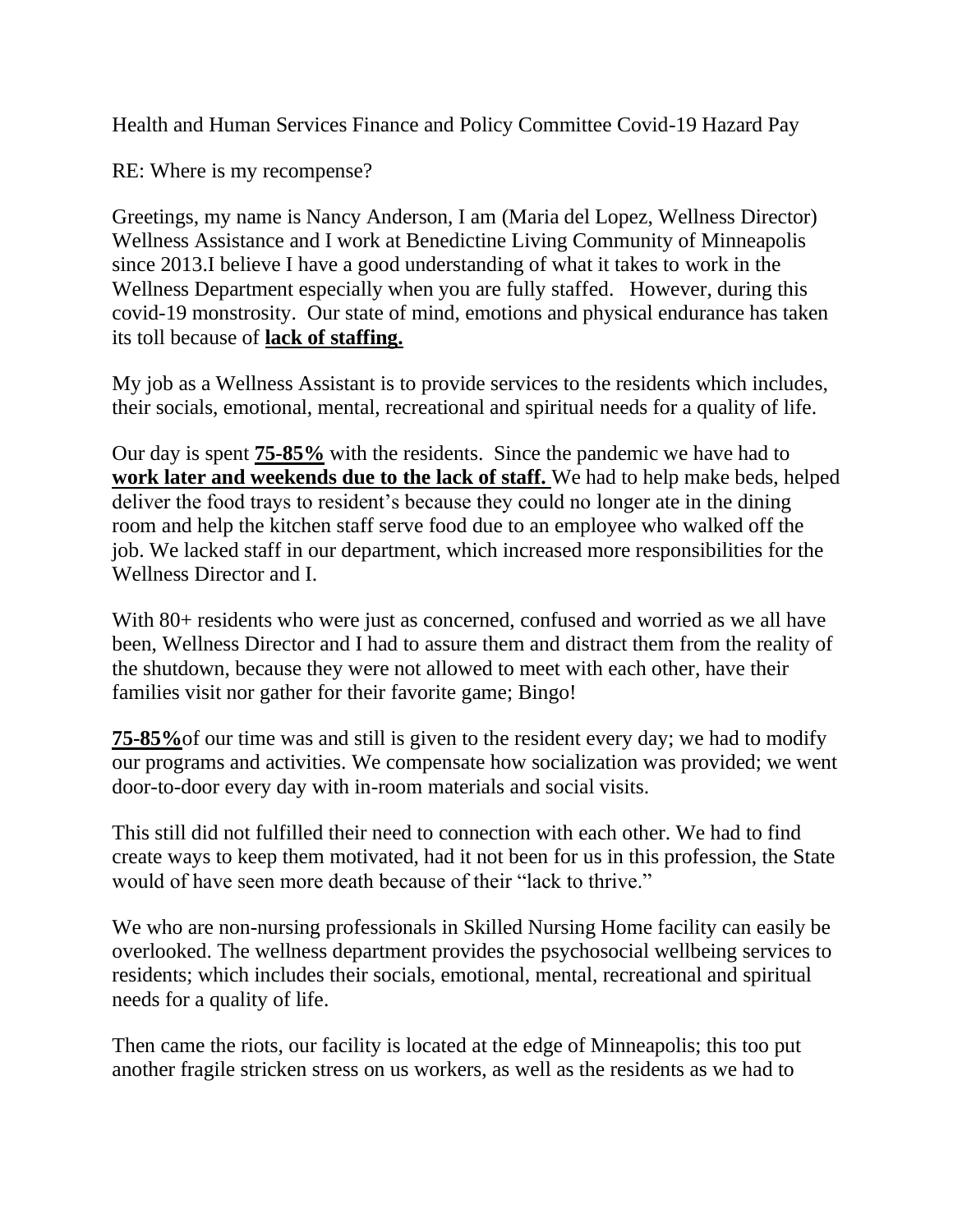drive in and out of the city. Wondering if it was safe, and now we are concern even more if Minneapolis votes to defund the police.

**Nurses and aides received an increased pay of \$2.25 included bonuses to come into work.** The Wellness Director and I **feel offended.** No one has rewarded us for our diligence; commitment and compassion for the resident. The Wellness department staff did not want the residents to suffer any more changes.

Now that being said, I want to draw your attention to those who stayed at home because of the same fears, uncertainty and seeing the world change into something we did not recognized.

### **1. They are paid to stay home!**

While my non-nursing co/horts and I had to come to work with the same fears for ourselves, our families, living with the feeling of uncertainty of what the next day could bring; our world change too!

The only difference is that while we came to worked, the stay at home

junkies live off our backs!

### **2. Is the money only allocated to the nursing department?**

**Are we heroes for being here to?** 

**How about those who mop the floors, cook, do the laundry? Etc.** 

**All I keep hearing is more pay for nurses and aide including getting bonuses to come into work. I had to go to resident's room for over a year instead of have social group gatherings to keep them stimulated.** 

#### **3. We are mandated to:**

- · mask wear,
- · eye shields
- · Vaccination to stay employed!

The Wellness Director had to work by herself while I stayed home because I tested positive and had to use up my PTO. The Wellness Director only received raise of .35 cent in January 2021.